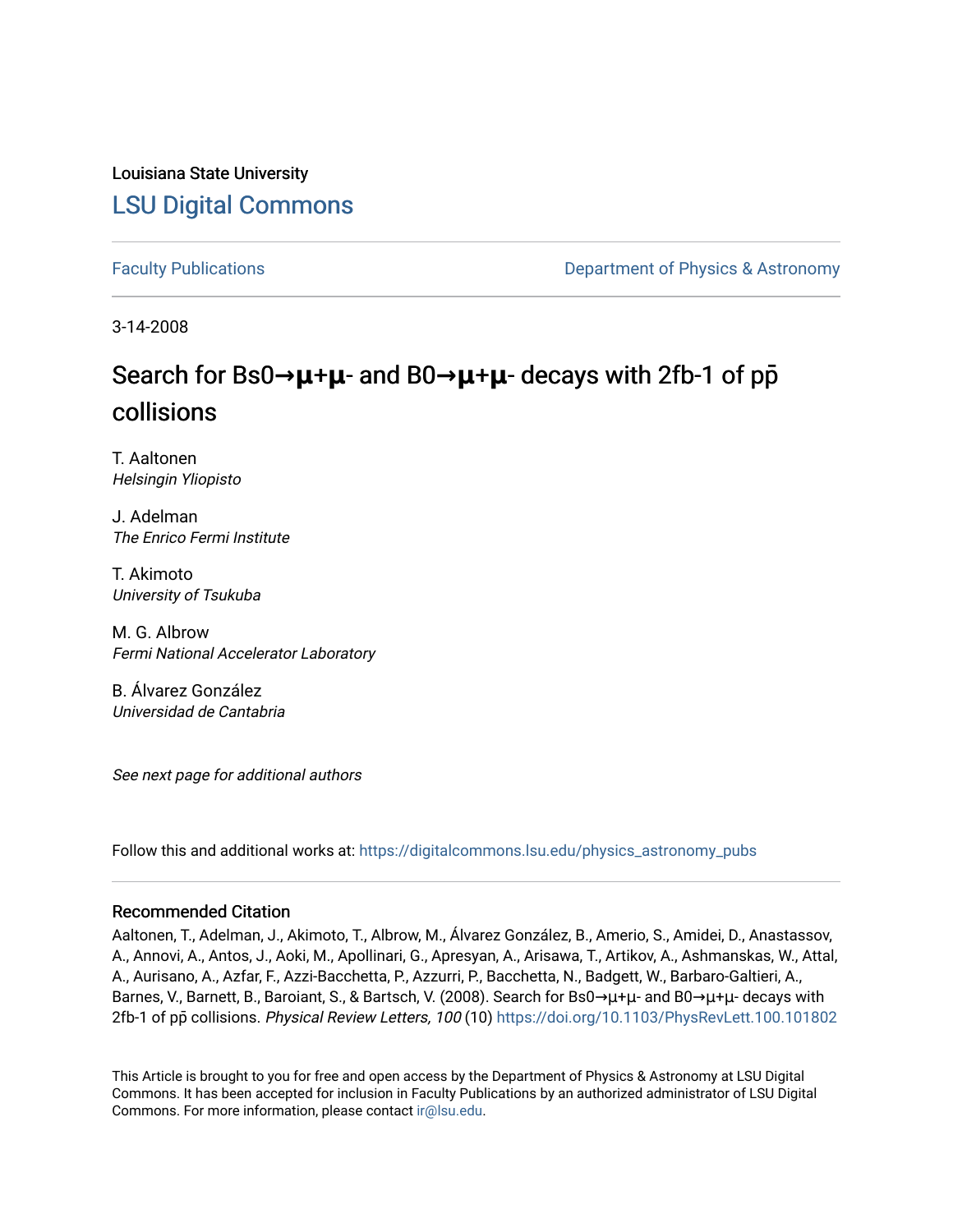#### Authors

T. Aaltonen, J. Adelman, T. Akimoto, M. G. Albrow, B. Álvarez González, S. Amerio, D. Amidei, A. Anastassov, A. Annovi, J. Antos, M. Aoki, G. Apollinari, A. Apresyan, T. Arisawa, A. Artikov, W. Ashmanskas, A. Attal, A. Aurisano, F. Azfar, P. Azzi-Bacchetta, P. Azzurri, N. Bacchetta, W. Badgett, A. Barbaro-Galtieri, V. E. Barnes, B. A. Barnett, S. Baroiant, and V. Bartsch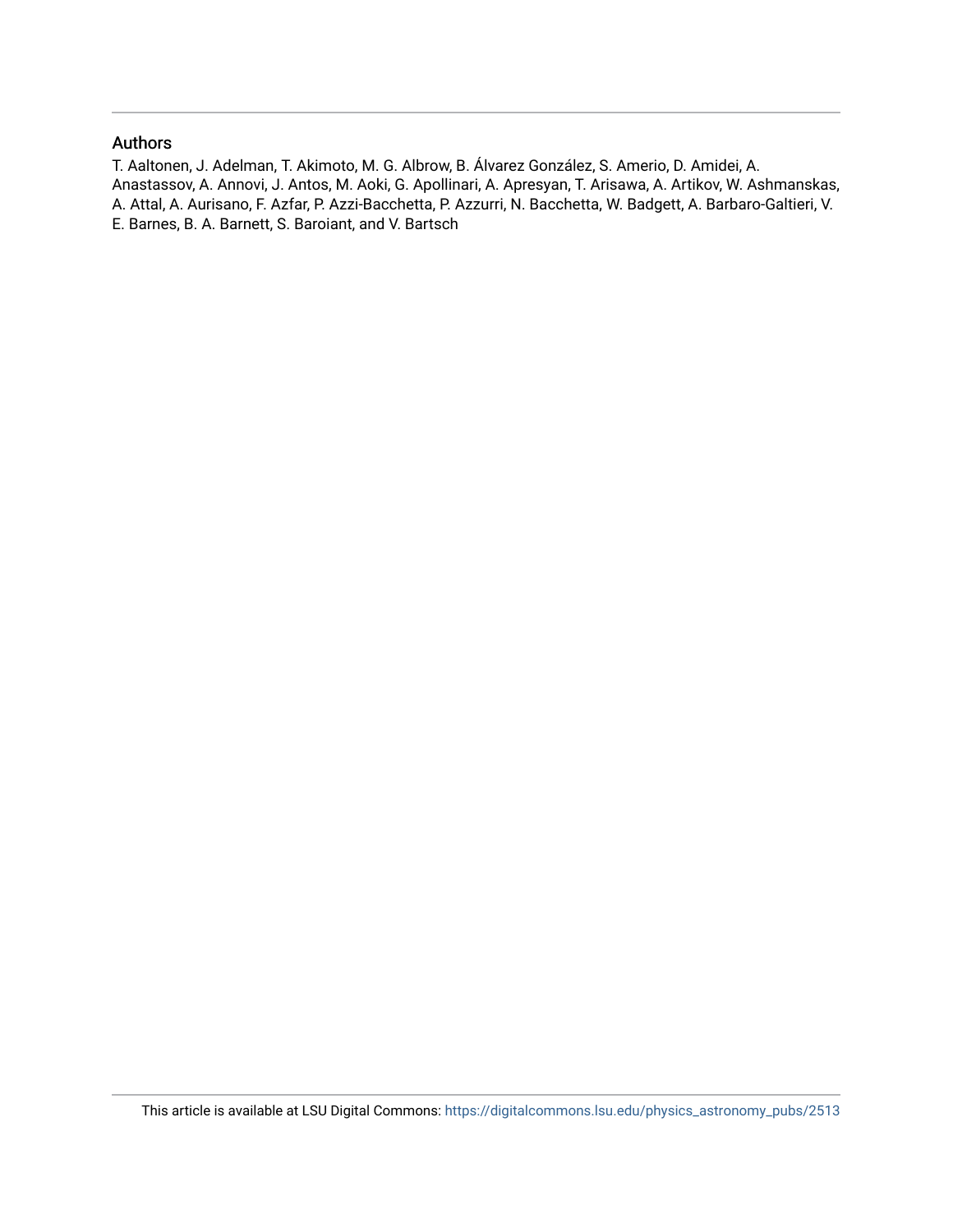### Search for  $B^0_s \to \mu^+\mu^-$  and  $B^0 \to \mu^+\mu^-$  Decays with 2 fb $^{-1}$  of  $p\,\bar{p}$  Collisions

<span id="page-2-9"></span><span id="page-2-8"></span><span id="page-2-7"></span><span id="page-2-6"></span><span id="page-2-5"></span><span id="page-2-4"></span><span id="page-2-3"></span><span id="page-2-2"></span><span id="page-2-1"></span><span id="page-2-0"></span>T. Aaltonen,<sup>23</sup> J. Adelman,<sup>13</sup> T. Akimoto,<sup>54</sup> M. G. Albrow,<sup>17</sup> B. Álvarez González,<sup>11</sup> S. Amerio,<sup>42</sup> D. Amidei,<sup>34</sup> A. Anastassov,<sup>51</sup> A. Annovi,<sup>19</sup> J. Antos,<sup>14</sup> M. Aoki,<sup>24</sup> G. Apollinari,<sup>17</sup> A. Apresyan,<sup>47</sup> T. Arisawa,<sup>56</sup> A. Artikov,<sup>15</sup> W. Ashmanskas,<sup>17</sup> A. Attal,<sup>3</sup> A. Aurisano,<sup>52</sup> F. Azfar,<sup>41</sup> P. Azzi-Bacchetta,<sup>42</sup> P. Azzurri,<sup>45</sup> N. Bacchetta,<sup>42</sup> W. Badgett,<sup>17</sup> A. Barbaro-Galtieri,<sup>28</sup> V. E. Barnes,<sup>47</sup> B. A. Barnett,<sup>25</sup> S. Baroiant,<sup>7</sup> V. Bartsch,<sup>30</sup> G. Bauer,<sup>32</sup> P.-H. Beauchemin,<sup>33</sup> F. Bedeschi,<sup>45</sup> P. Bednar,<sup>14</sup> S. Behari,<sup>25</sup> G. Bellettini,<sup>45</sup> J. Bellinger,<sup>58</sup> A. Belloni,<sup>22</sup> D. Benjamin,<sup>16</sup> A. Beretvas,<sup>17</sup> J. Beringer,<sup>28</sup> T. Berry,<sup>29</sup> A. Bhatti,<sup>49</sup> M. Binkley,<sup>17</sup> D. Bisello,<sup>42</sup> I. Bizjak,<sup>30</sup> R. E. Blair,<sup>2</sup> C. Blocker,<sup>6</sup> B. Blumenfeld,<sup>25</sup> A. Bocci,<sup>16</sup> A. Bodek,<sup>48</sup> V. Boisvert,<sup>48</sup> G. Bolla,<sup>47</sup> A. Bolshov,<sup>32</sup> D. Bortoletto,<sup>47</sup> J. Boudreau,<sup>46</sup> A. Boveia,<sup>10</sup> B. Brau,<sup>10</sup> A. Bridgeman,<sup>24</sup> L. Brigliadori,<sup>5</sup> C. Bromberg,<sup>35</sup> E. Brubaker,<sup>13</sup> J. Budagov,<sup>15</sup> H. S. Budd,<sup>48</sup> S. Budd,<sup>24</sup> K. Burkett,<sup>17</sup> G. Busetto,<sup>42</sup> P. Bussey,<sup>21</sup> A. Buzatu,<sup>33</sup> K. L. By[r](#page-8-0)um,<sup>2</sup> S. Cabrera,<sup>16,r</sup> M. Campanelli,<sup>35</sup> M. Campbell,<sup>34</sup> F. Canelli,<sup>17</sup> A. Canepa,<sup>44</sup> D. Car[l](#page-8-1)smith,<sup>58</sup> R. Carosi,<sup>45</sup> S. Carrillo,<sup>18,1</sup> S. Carron,<sup>33</sup> B. Casal,<sup>11</sup> M. Casarsa,<sup>17</sup> A. Castro,<sup>5</sup> P. Catastini,<sup>45</sup> D. Cauz,<sup>53</sup> M. Cavalli-Sforza,<sup>3</sup> A. Cerri,<sup>28</sup> L. Cerrito,<sup>30[,p](#page-8-2)</sup> S. H. Chang,<sup>27</sup> Y. C. Chen,<sup>1</sup> M. Chertok,<sup>7</sup> G. Chiarelli,<sup>45</sup> G. Chlachidze,<sup>17</sup> F. Chlebana,<sup>17</sup> K. Cho,<sup>27</sup> D. Chokheli,<sup>15</sup> J. P. Chou,<sup>22</sup> G. Choudalakis,<sup>32</sup> S. H. Chuang,<sup>51</sup> K. Chung,<sup>12</sup> W. H. Chung,<sup>58</sup> Y. S. Chung,<sup>48</sup> C. I. Ciobanu,<sup>24</sup> M. A. Ciocci,<sup>45</sup> A. Clark,<sup>20</sup> D. Clark,<sup>6</sup> G. Compostella,<sup>42</sup> M. E. Convery,<sup>17</sup> J. Conway,<sup>7</sup> B. Cooper,<sup>30</sup> K. Copic,<sup>34</sup> M. Cordelli,<sup>19</sup> G. Cortiana,<sup>42</sup> F. Crescioli,<sup>45</sup> C. Cuenca Almenar,<sup>7[,r](#page-8-0)</sup> J. Cuevas,<sup>11[,o](#page-8-3)</sup> R. Culbertson,<sup>17</sup> J. C. Cully,<sup>34</sup> D. Dagenhart,<sup>17</sup> M. Datta,<sup>17</sup> T. Davies,<sup>21</sup> P. de Barbaro,<sup>48</sup> S. De Cecco,<sup>50</sup> A. Deisher,<sup>28</sup> G. De Lentdecker,<sup>48[,d](#page-8-4)</sup> G. De Lorenzo,<sup>3</sup> M. Dell'Orso,<sup>45</sup> L. Demortier,<sup>49</sup> J. Deng,<sup>16</sup> M. Deninno,<sup>5</sup> D. De Pedis,<sup>50</sup> P. F. Derwent, <sup>17</sup> G. P. Di Giovanni, <sup>43</sup> C. Dionisi, <sup>50</sup> B. Di Ruzza, <sup>53</sup> J. R. Dittmann, <sup>4</sup> M. D'Onofrio, <sup>3</sup> S. Donati, <sup>45</sup> P. Dong, <sup>8</sup> J. Donini,<sup>42</sup> T. Dorigo,<sup>42</sup> S. Dube,<sup>51</sup> J. Efron,<sup>38</sup> R. Erbacher,<sup>7</sup> D. Errede,<sup>24</sup> S. Errede,<sup>24</sup> R. Eusebi,<sup>17</sup> H. C. Fang,<sup>28</sup> S. Farrington,<sup>29</sup> W. T. Fedorko,<sup>13</sup> R. G. Feild,<sup>59</sup> M. Feindt,<sup>26</sup> J. P. Fernandez,<sup>31</sup> C. Ferrazza,<sup>45</sup> R. Field,<sup>18</sup> G. Flanagan,<sup>47</sup> R. Forrest,<sup>7</sup> S. Forrester,<sup>7</sup> M. Franklin,<sup>22</sup> J. C. Freeman,<sup>28</sup> I. Furic,<sup>18</sup> M. Gallinaro,<sup>49</sup> J. Galyardt,<sup>12</sup> F. Garberson,<sup>10</sup> J. E. Garcia,<sup>45</sup> A. F. Garfinkel,<sup>47</sup> K. Genser,<sup>17</sup> H. Gerberich,<sup>24</sup> D. Gerdes,<sup>34</sup> S. Giagu,<sup>50</sup> V. Giakoumopolou,<sup>45[,a](#page-8-5)</sup> P. Gi[a](#page-8-5)nnetti,<sup>45</sup> K. Gibson,<sup>46</sup> J. L. Gimmell,<sup>48</sup> C. M. Ginsburg,<sup>17</sup> N. Giokaris,<sup>15,a</sup> M. Giordani,<sup>53</sup> P. Giromini,<sup>19</sup> M. Giunta,<sup>45</sup> V. Glagolev,<sup>15</sup> D. Glenzinski,<sup>17</sup> M. Gold,<sup>36</sup> N. Goldschmidt,<sup>18</sup> A. Golossanov,<sup>17</sup> G. Gomez,<sup>11</sup> G. Gomez-Ceballos,<sup>32</sup> M. Goncharov,<sup>52</sup> O. González,<sup>31</sup> I. Gorelov,<sup>36</sup> A. T. Goshaw,<sup>16</sup> K. Goulianos,<sup>49</sup> A. Gresele,<sup>42</sup> S. Grinstein,<sup>22</sup> C. Grosso-Pilcher,<sup>13</sup> R. C. Group,<sup>17</sup> U. Grundler,<sup>24</sup> J. Guimaraes da Costa,<sup>22</sup> Z. Gunay-Unalan,<sup>35</sup> C. Haber,<sup>28</sup> K. Hahn,<sup>32</sup> S. R. Hahn,<sup>17</sup> E. Halkiadakis,<sup>51</sup> A. Hamilton,<sup>20</sup> B.-Y. Han,<sup>48</sup> J. Y. Han,<sup>48</sup> R. Handler,<sup>58</sup> F. Happacher,<sup>19</sup> K. Hara,<sup>54</sup> D. Hare,<sup>51</sup> M. Hare,<sup>55</sup> S. Harper,<sup>41</sup> R. F. Harr,<sup>57</sup> R. M. Harris,<sup>17</sup> M. Hartz,<sup>46</sup> K. Hatakeyama,<sup>49</sup> J. Hauser,<sup>8</sup> C. Hays,<sup>41</sup> M. Heck,<sup>26</sup> A. Heijboer,<sup>44</sup> B. Heinemann,<sup>28</sup> J. Heinrich,<sup>44</sup> C. Henderson,<sup>32</sup> M. Herndon,<sup>58</sup> J. Heuser,<sup>26</sup> S. Hewamanage,<sup>4</sup> D. Hidas, <sup>16</sup> C. S. Hill, <sup>10,[c](#page-8-6)</sup> D. Hirschbuehl, <sup>26</sup> A. Hocker, <sup>17</sup> S. Hou, <sup>1</sup> M. Houlden, <sup>29</sup> S.-C. Hsu, <sup>9</sup> B. T. Huffman, <sup>41</sup> R. E. Hughes,<sup>38</sup> U. Husemann,<sup>59</sup> J. Huston,<sup>35</sup> J. Incandela,<sup>10</sup> G. Introzzi,<sup>45</sup> M. Iori,<sup>50</sup> A. Ivanov,<sup>7</sup> B. Iyutin,<sup>32</sup> E. James,<sup>17</sup> B. Jayatilaka, <sup>16</sup> D. Jeans, <sup>50</sup> E. J. Jeon, <sup>27</sup> S. Jindariani, <sup>18</sup> W. Johnson, <sup>7</sup> M. Jones, <sup>47</sup> K. K. Joo, <sup>27</sup> S. Y. Jun, <sup>12</sup> J. E. Jung, <sup>27</sup> T. R. Junk,<sup>24</sup> T. Kamon,<sup>52</sup> D. Kar,<sup>18</sup> P. E. Karchin,<sup>57</sup> Y. Kato,<sup>40</sup> R. Kephart,<sup>17</sup> U. Kerzel,<sup>26</sup> V. Khotilovich,<sup>52</sup> B. Kilminster,<sup>38</sup> D. H. Kim,<sup>27</sup> H. S. Kim,<sup>27</sup> J. E. Kim,<sup>27</sup> M. J. Kim,<sup>17</sup> S. B. Kim,<sup>27</sup> S. H. Kim,<sup>54</sup> Y. K. Kim,<sup>13</sup> N. Kimura,<sup>54</sup> L. Kirsch,<sup>6</sup> S. Klimenko,<sup>18</sup> M. Klute,<sup>32</sup> B. Knuteson,<sup>32</sup> B. R. Ko,<sup>16</sup> S. A. Koay,<sup>10</sup> K. Kondo,<sup>56</sup> D. J. Kong,<sup>27</sup> J. Konigsberg,<sup>18</sup> A. Korytov,<sup>18</sup> A. V. Kotwal,<sup>16</sup> J. Kraus,<sup>24</sup> M. Kreps,<sup>26</sup> J. Kroll,<sup>44</sup> N. Krumnack,<sup>4</sup> M. Kruse,<sup>16</sup> V. Krutelyov,<sup>10</sup> T. Kubo,<sup>54</sup> S. E. Kuhlmann,<sup>2</sup> T. Kuhr,<sup>26</sup> N. P. Kulkarni,<sup>57</sup> Y. Kusakabe,<sup>56</sup> S. Kwang,<sup>13</sup> A. T. Laasanen,<sup>47</sup> S. Lai,<sup>33</sup> S. Lami,<sup>45</sup> S. Lammel,<sup>17</sup> M. Lancaster,<sup>30</sup> R. L. Lander,<sup>7</sup> K. Lannon,<sup>38</sup> A. Lath,<sup>51</sup> G. Latino,<sup>45</sup> I. Lazzizzera,<sup>42</sup> T. LeCompte,<sup>2</sup> J. Lee,<sup>48</sup> J. Lee,<sup>27</sup> Y. J. Lee,<sup>27</sup> S. W. Lee,<sup>52,[q](#page-8-7)</sup> R. Lefèvre,<sup>20</sup> N. Leonardo,<sup>32</sup> S. Leone,<sup>45</sup> S. Levy,<sup>13</sup> J. D. Lewis,<sup>17</sup> C. Lin,<sup>59</sup> C. S. Lin,<sup>28</sup> J. Linacre,<sup>41</sup> M. Lindgren,<sup>17</sup> E. Lipeles,<sup>9</sup> A. Lister,<sup>7</sup> D. O. Litvintsev,<sup>17</sup> T. Liu,<sup>17</sup> N. S. Lockyer,<sup>44</sup> A. Loginov,<sup>59</sup> M. Loreti,<sup>42</sup> L. Lovas, <sup>14</sup> R.-S. Lu, <sup>1</sup> D. Lucchesi, <sup>42</sup> J. Lueck, <sup>26</sup> C. Luci, <sup>50</sup> P. Lujan, <sup>28</sup> P. Lukens, <sup>17</sup> G. Lungu, <sup>18</sup> L. Lyons, <sup>41</sup> J. Lys, <sup>28</sup> R. Lysak,<sup>14</sup> E. Lytken,<sup>47</sup> P. Mack,<sup>26</sup> D. MacQueen,<sup>33</sup> R. Madrak,<sup>17</sup> K. Maeshima,<sup>17</sup> K. Makhoul,<sup>32</sup> T. Maki,<sup>23</sup> P. M[a](#page-8-5)ksimovic,<sup>25</sup> S. Malde,<sup>41</sup> S. Malik,<sup>30</sup> G. Manca,<sup>29</sup> A. Manousakis,<sup>15,a</sup> F. Margaroli,<sup>47</sup> C. Marino,<sup>26</sup> C. P. Marino,<sup>24</sup> A. Martin,<sup>59</sup> M. Martin,<sup>25</sup> V. Martin,<sup>21,[j](#page-8-8)</sup> M. Martínez,<sup>3</sup> R. Martínez-Ballarín,<sup>31</sup> T. Maruyama,<sup>54</sup> P. Mastrandrea,<sup>50</sup> T. Masubuchi,<sup>54</sup> M. E. Mattson,<sup>57</sup> P. Mazzanti,<sup>5</sup> K. S. McFarland,<sup>48</sup> P. McIntyre,<sup>52</sup> R. McNulty,<sup>29[,i](#page-8-9)</sup> A. Mehta,<sup>29</sup> P. Mehtala,<sup>23</sup> S. Menzemer,<sup>11[,k](#page-8-10)</sup> A. Menzione,<sup>45</sup> P. Merkel,<sup>47</sup> C. Mesropian,<sup>49</sup> A. Messina,<sup>35</sup> T. Miao,<sup>17</sup> N. Miladinovic,<sup>6</sup> J. Miles,<sup>32</sup> R. Miller,<sup>35</sup> C. Mills,<sup>22</sup> M. Milnik,<sup>26</sup> A. Mitra,<sup>1</sup> G. Mitselmakher,<sup>18</sup> H. Miyake,<sup>54</sup> S. Moed,<sup>22</sup> N. Moggi,<sup>5</sup> C. S. Moon,<sup>27</sup> R. Moore,<sup>17</sup> M. Morello,<sup>45</sup> P. Movilla Fernandez,<sup>28</sup> J. Mülmenstädt,<sup>28</sup> A. Mukherjee,<sup>17</sup> Th. Muller,<sup>26</sup> R. Mumford,<sup>25</sup> P. Murat,<sup>17</sup> M. Mussini,<sup>5</sup> J. Nachtman,<sup>17</sup> Y. Nagai,<sup>54</sup> A. Nagano,<sup>54</sup> J. Naganoma,<sup>56</sup> K. Nakamura,<sup>54</sup>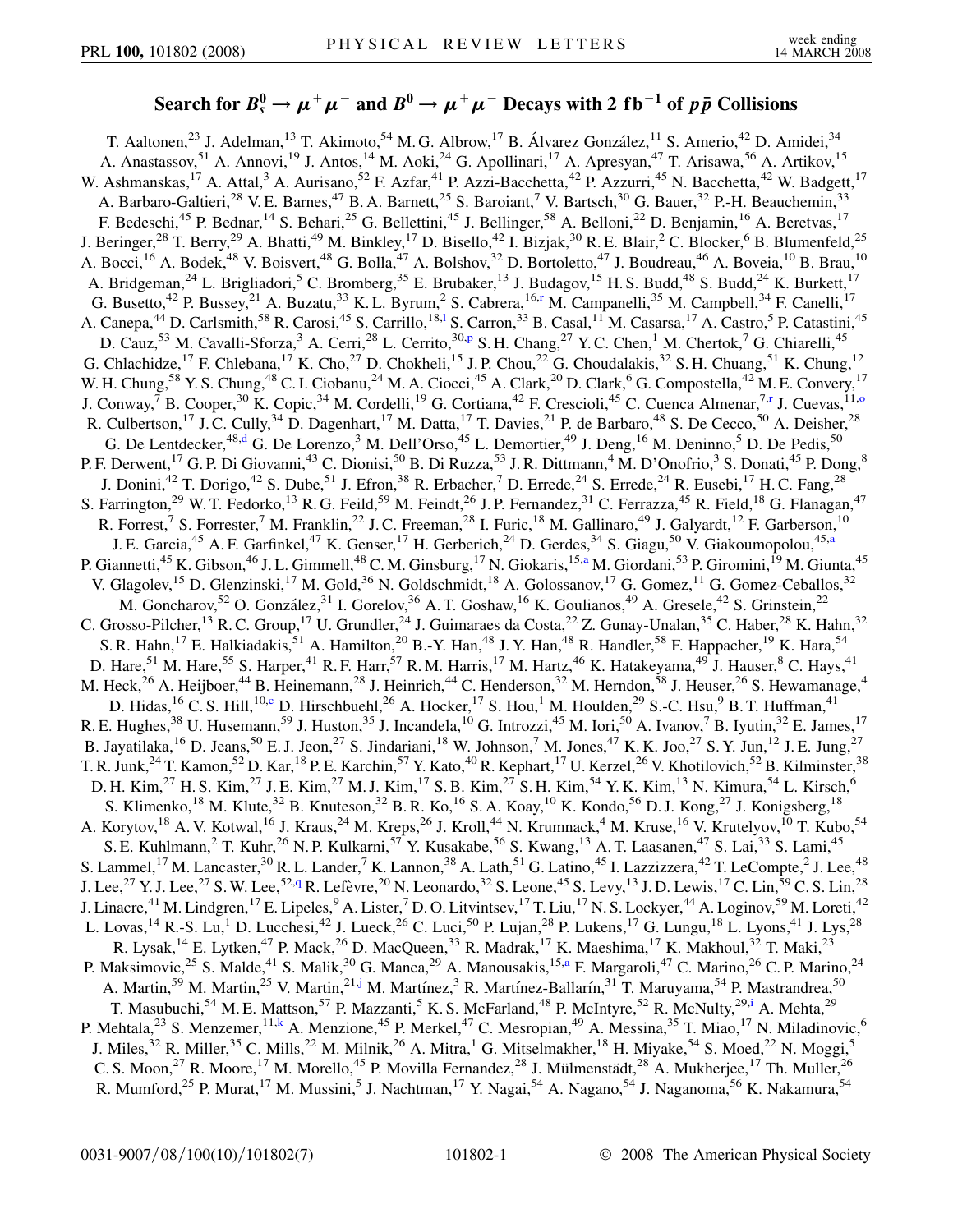<span id="page-3-6"></span><span id="page-3-4"></span><span id="page-3-2"></span>I. Nakano,<sup>39</sup> A. Napier,<sup>55</sup> V. Necula,<sup>16</sup> C. Neu,<sup>44</sup> M. S. Neubauer,<sup>24</sup> J. Nielsen,<sup>28,[f](#page-8-11)</sup> L. Nodulman,<sup>2</sup> M. Norman,<sup>9</sup> O. Norniella,<sup>24</sup> E. Nurse,<sup>30</sup> S. H. Oh,<sup>16</sup> Y. D. Oh,<sup>27</sup> I. Oksuzian,<sup>18</sup> T. Okusawa,<sup>40</sup> R. Oldeman,<sup>29</sup> R. Orava,<sup>23</sup> K. Osterberg,<sup>23</sup> S. Pagan Griso,<sup>42</sup> C. Pagliarone,<sup>45</sup> E. Palencia,<sup>17</sup> V. Papadimitriou,<sup>17</sup> A. Papaikonomou,<sup>26</sup> A. A. Paramonov,<sup>13</sup> B. Parks,<sup>38</sup> S. Pashapour,<sup>33</sup> J. Patrick,<sup>17</sup> G. Pauletta,<sup>53</sup> M. Paulini,<sup>12</sup> C. Paus,<sup>32</sup> D. E. Pellett,<sup>7</sup> A. Penzo,<sup>53</sup> T. J. Phillips,<sup>16</sup> G. Piacentino,<sup>45</sup> J. Piedra,<sup>43</sup> L. Pinera,<sup>18</sup> K. Pitts,<sup>24</sup> C. Plager,<sup>8</sup> L. Pondrom,<sup>58</sup> X. Portell,<sup>3</sup> O. Poukhov,<sup>15</sup> N. Pounder,<sup>41</sup> F. Prakos[h](#page-8-12)yn,<sup>15</sup> A. Pronko,<sup>17</sup> J. Proudfoot,<sup>2</sup> F. Ptohos,<sup>17,h</sup> G. Punzi,<sup>45</sup> J. Pursley,<sup>58</sup> J. Rademacker,<sup>41[,c](#page-8-6)</sup> A. Rahaman,<sup>46</sup> V. Ramakrishnan,<sup>58</sup> N. Ranjan,<sup>47</sup> I. Redondo,<sup>31</sup> B. Reisert,<sup>17</sup> V. Rekovic,<sup>36</sup> P. Renton,<sup>41</sup> M. Rescigno,<sup>50</sup> S. Richter,<sup>26</sup> F. Rimondi,<sup>5</sup> L. Ristori,<sup>45</sup> A. Robson,<sup>21</sup> T. Rodrigo,<sup>11</sup> E. Rogers,<sup>24</sup> S. Rolli,<sup>55</sup> R. Roser,<sup>17</sup> M. Rossi,<sup>53</sup> R. Rossin,<sup>10</sup> P. Roy,<sup>33</sup> A. Ruiz,<sup>11</sup> J. Russ,<sup>12</sup> V. Rusu,<sup>17</sup> H. Saarikko,<sup>23</sup> A. Safonov,<sup>52</sup> W. K. Sakumoto,<sup>48</sup> G. Salamanna,<sup>50</sup> O. Saltó,<sup>3</sup> L. Santi,<sup>53</sup> S. Sarkar,<sup>50</sup> L. Sartori,<sup>45</sup> K. Sato,<sup>17</sup> A. Savoy-Navarro,<sup>43</sup> T. Scheidle,<sup>26</sup> P. Schlabach,<sup>17</sup> E. E. Schmidt,<sup>17</sup> M. A. Schmidt,<sup>13</sup> M. P. Schmidt,<sup>59</sup> M. Schmitt,<sup>37</sup> T. Schwarz,<sup>7</sup> L. Scodellaro,<sup>11</sup> A. L. Scott,<sup>10</sup> A. Scribano,<sup>45</sup> F. Scuri,<sup>45</sup> A. Sedov,<sup>47</sup> S. Seidel,<sup>36</sup> Y. Seiya,<sup>40</sup> A. Semenov,<sup>15</sup> L. Sexton-Kennedy,<sup>17</sup> A. Sfyria,<sup>20</sup> S. Z. Shalhout,<sup>57</sup> M. D. Shapiro,<sup>28</sup> T. Shears,<sup>29</sup> P. F. Shepard,<sup>46</sup> D. Sherman,<sup>22</sup> M. Shimojima,<sup>54[,n](#page-8-13)</sup> M. Shochet,<sup>13</sup> Y. Shon,<sup>58</sup> I. Shreyber,<sup>20</sup> A. Sidoti,<sup>45</sup> P. Sinervo,<sup>33</sup> A. Sisakyan,<sup>15</sup> A. J. Slaughter,<sup>17</sup> J. Slaunwhite,<sup>38</sup> K. Sliwa,<sup>55</sup> J. R. Smith,<sup>7</sup> F. D. Snider,<sup>17</sup> R. Snihur,<sup>33</sup> M. Soderberg,<sup>34</sup> A. Soha,<sup>7</sup> S. Somalwar,<sup>51</sup> V. Sorin,<sup>35</sup> J. Spalding,<sup>17</sup> F. Spinella,<sup>45</sup> T. Spreitzer,<sup>33</sup> P. Squillacioti,<sup>45</sup> M. Stanitzki,<sup>59</sup> R. St. Denis,<sup>21</sup> B. Stelzer,<sup>8</sup> O. Stelzer-Chilton,<sup>41</sup> D. Stentz,<sup>37</sup> J. Strologas,<sup>36</sup> D. Stuart,<sup>10</sup> J. S. Suh,<sup>27</sup> A. Sukhanov,<sup>18</sup> H. Sun,<sup>55</sup> I. Suslov,<sup>15</sup> T. Suzuki,<sup>54</sup> A. Taffard,<sup>24[,e](#page-8-14)</sup> R. Takashima,<sup>39</sup> Y. Takeuchi,<sup>54</sup> R. Tanaka,<sup>39</sup> M. Tecchio,<sup>34</sup> P. K. Teng,<sup>1</sup> K. Terashi,<sup>49</sup> J. Thom,<sup>17[,g](#page-8-15)</sup> A. S. Thompson,<sup>21</sup> G. A. Thompson,<sup>24</sup> E. Thomson,<sup>44</sup> P. Tipton,<sup>59</sup> V. Tiwari,<sup>12</sup> S. Tkaczyk,<sup>17</sup> D. Toback,<sup>52</sup> S. Tokar,<sup>14</sup> K. Tollefson,<sup>35</sup> T. Tomura,<sup>54</sup> D. Tonelli,<sup>17</sup> S. Torre,<sup>19</sup> D. Torretta,<sup>17</sup> S. Tourneur,<sup>43</sup> W. Trischuk,<sup>33</sup> Y. Tu,<sup>44</sup> N. Turini,<sup>45</sup> F. Ukegawa,<sup>54</sup> S. Uozumi,<sup>54</sup> S. Vallecorsa,<sup>20</sup> N. van Remortel,<sup>23</sup> A. Varganov,<sup>34</sup> E. Vataga,<sup>36</sup> F. Vázquez, <sup>18,1</sup> G. Velev, <sup>17</sup> C. Vellidis, <sup>45[,a](#page-8-5)</sup> V. Veszpremi, <sup>47</sup> M. Vidal, <sup>31</sup> R. Vidal, <sup>17</sup> I. Vila, <sup>11</sup> R. Vilar, <sup>11</sup> T. Vine, <sup>30</sup> M. Vogel,<sup>36</sup> I. Volobouev,<sup>28,[q](#page-8-7)</sup> G. Volpi,<sup>45</sup> F. Würthwein,<sup>9</sup> P. Wagner,<sup>44</sup> R. G. Wagner,<sup>2</sup> R. L. Wagner,<sup>17</sup> J. Wagner-Kuhr,<sup>26</sup> W. Wagner,<sup>26</sup> T. Wakisaka,<sup>40</sup> R. Wallny,<sup>8</sup> S. M. Wang,<sup>1</sup> A. Warburton,<sup>33</sup> D. Waters,<sup>30</sup> M. Weinberger,<sup>52</sup> W. C. Wester III,<sup>17</sup> B. Whitehouse,<sup>55</sup> D. Whiteson,<sup>44[,e](#page-8-14)</sup> A. B. Wicklund,<sup>2</sup> E. Wicklund,<sup>17</sup> G. Williams,<sup>33</sup> H. H. Williams,<sup>44</sup> P. Wilson,<sup>17</sup> B. L. Winer,<sup>38</sup> P. Wittich,<sup>17[,g](#page-8-15)</sup> S. Wolbers,<sup>17</sup> C. Wolfe,<sup>13</sup> T. Wright,<sup>34</sup> X. Wu,<sup>20</sup> S. M. Wynne,<sup>29</sup> A. Yagil,<sup>9</sup> K. Yamamoto,<sup>40</sup> J. Ya[m](#page-8-16)aoka,<sup>51</sup> T. Yamashita,<sup>39</sup> C. Yang,<sup>59</sup> U.K. Yang,<sup>13,m</sup> Y.C. Yang,<sup>27</sup> W.M. Yao,<sup>28</sup> G.P. Yeh,<sup>17</sup> J. Yoh,<sup>17</sup> K. Yorita,<sup>13</sup> T. Yoshida,<sup>40</sup> G. B. Yu,<sup>48</sup> I. Yu,<sup>27</sup> S. S. Yu,<sup>17</sup> J. C. Yun,<sup>17</sup> L. Zanello,<sup>50</sup> A. Zanetti,<sup>53</sup> I. Zaw,<sup>22</sup> X. Zhang,<sup>24</sup>

Y. Zheng,  $8,b$  $8,b$  and S. Zucchelli<sup>5</sup>

#### (CDF Collaboration)

<sup>1</sup>*Institute of Physics, Academia Sinica, Taipei, Taiwan 11529, Republic of China*<br><sup>2</sup><sup>4</sup> *League Mational Laboratory, Argonna Illinois 60430, USA* 

*Argonne National Laboratory, Argonne, Illinois 60439, USA* <sup>3</sup>

<span id="page-3-5"></span><span id="page-3-3"></span><span id="page-3-1"></span><span id="page-3-0"></span>*Institut de Fisica d'Altes Energies, Universitat Autonoma de Barcelona, E-08193, Bellaterra (Barcelona), Spain* <sup>4</sup>

<sup>4</sup>Baylor University, Waco, Texas 76798, USA<br><sup>5</sup> Istitute Nazionale di Eisica Nucleare, University of Bologna, La

*Istituto Nazionale di Fisica Nucleare, University of Bologna, I-40127 Bologna, Italy* <sup>6</sup>

*Brandeis University, Waltham, Massachusetts 02254, USA* <sup>7</sup>

*University of California, Davis, Davis, California 95616, USA* <sup>8</sup>

*University of California, Los Angeles, Los Angeles, California 90024, USA* <sup>9</sup>

<sup>9</sup>University of California, San Diego, La Jolla, California 92093, USA<br><sup>10</sup>University of California, Santa Barbara, Santa Barbara, California 93106, USA<br><sup>11</sup>Instituto de Fisica de Cantabria, CSIC-University of Cantabria,

*FIN-00014, Helsinki, Finland*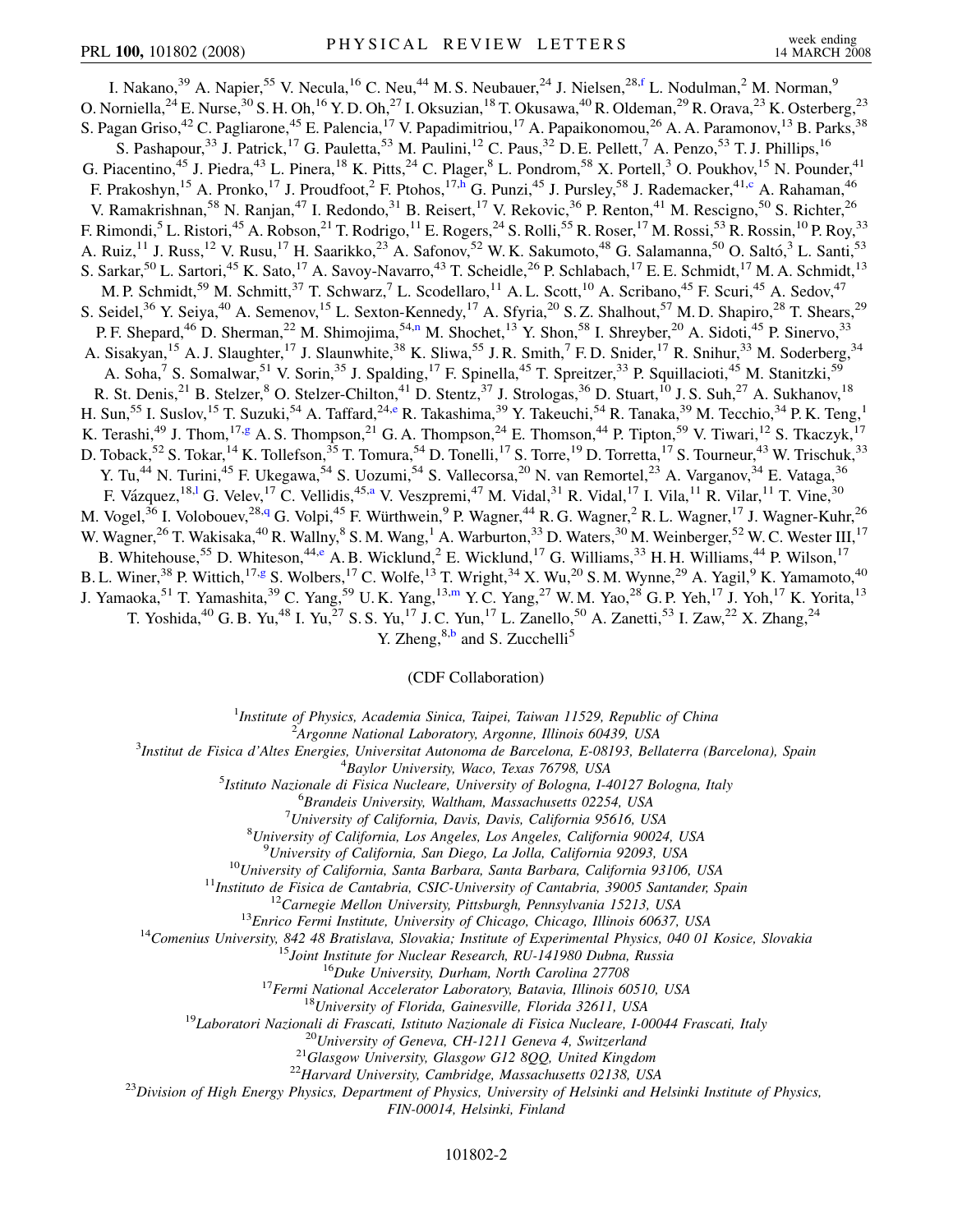<sup>24</sup>University of Illinois, Urbana, Illinois 61801, USA<br><sup>25</sup>The Johns Hopkins University, Baltimore, Maryland 21218, USA<br><sup>26</sup>Institut für Experimentelle Kernphysik, Universität Karlsruhe, 76128 Karlsruhe, Germany<br><sup>27</sup>Cent

*Seoul National University, Seoul 151-742, Korea; Sungkyunkwan University, Suwon 440-746, Korea;*

*Korea Institute of Science and Technology Information, Daejeon, 305-806, Korea;*

Chonnam National University, Gwangju, 500-757, Korea<br><sup>28</sup>Ernest Orlando Lawrence Berkeley National Laboratory, Berkeley, California 94720, USA<br><sup>29</sup>University of Liverpool, Liverpool L69 7ZE, United Kingdom<br><sup>30</sup>University

<sup>33</sup>*Institute of Particle Physics: McGill University, Montréal, Canada H3A 2T8;*<br>and University of Toronto, Toronto, Canada M5S 1A7

<sup>34</sup>University of Michigan, Ann Arbor, Michigan 48109, USA<br><sup>35</sup>Michigan State University, East Lansing, Michigan 48824, USA<br><sup>36</sup>University of New Mexico, Albuquerque, New Mexico 87131, USA<br><sup>37</sup>Northwestern University, Eva

<sup>41</sup>University of Oxford, Oxford OX1 3RH, United Kingdom<br><sup>42</sup>University of Padova, Istituto Nazionale di Fisica Nucleare, Sezione di Padova-Trento, I-35131 Padova, Italy<br><sup>43</sup>LPNHE, Universite Pierre et Marie Curie/IN2P3-C

<sup>47</sup>Purdue University, West Lafayette, Indiana 47907, USA<br><sup>48</sup>University of Rochester, Rochester, New York 14627, USA<br><sup>48</sup>University of Rochester, Rochester, New York 14627, USA<br><sup>50</sup>Istituto Nazionale di Fisica Nucleare,

<sup>59</sup>*Yale University, New Haven, Connecticut 06520, USA*

(Received 12 December 2007; published 14 March 2008)

We have performed a search for  $B_s^0 \to \mu^+ \mu^-$  and  $B^0 \to \mu^+ \mu^-$  decays in  $p\bar{p}$  collisions at  $\sqrt{s}$ 1.96 TeV using 2 fb<sup>-1</sup> of integrated luminosity collected by the CDF II detector at the Fermilab Tevatron Collider. The observed number of  $B_s^0$  and  $B^0$  candidates is consistent with background expectations. The resulting upper limits on the branching fractions are  $\mathcal{B}(B_s^0 \to \mu^+ \mu^-)$  < 5.8 × 10<sup>-8</sup> and  $\mathcal{B}(B^0 \to$  $(\mu^+ \mu^-)$  < 1.8 × 10<sup>-8</sup> at 95% C.L.

DOI: [10.1103/PhysRevLett.100.101802](http://dx.doi.org/10.1103/PhysRevLett.100.101802) PACS numbers: 13.20.He, 12.15.Mm, 12.60.Jv

Processes involving flavor-changing neutral currents (FCNCs) provide excellent signatures with which to search for evidence of new physics since they have small branching fractions in the standard model (SM), while new physics contributions can provide a significant enhancement. The FCNC decays  $B_s^0(B^0) \to \mu^+ \mu^-$  [\[1](#page-8-18)] occur in the SM only through higher order diagrams. The SM expectations for these branching fractions are  $\mathcal{B}(B_s^0 \to \mu^+ \mu^-) =$  $(3.42 \pm 0.54) \times 10^{-9}$  and  $\mathcal{B}(B^0 \to \mu^+ \mu^-) = (1.00 \pm 0.00)$  $(0.14) \times 10^{-10}$  [[2\]](#page-8-19), which are 1 order of magnitude smaller

than current experimental sensitivity. Previous bounds, based on 1.3 fb<sup>-1</sup> and 364 pb<sup>-1</sup> are  $\mathcal{B}(B_s^0 \to \mu^+ \mu^-)$  <  $1.2 \times 10^{-7}$  and  $\mathcal{B}(B^0 \to \mu^+ \mu^-)$  < 5.1 × 10<sup>-8</sup> at the 95% C.L., respectively [\[3](#page-8-20)[,4](#page-8-21)].

Enhancements to  $B_s^0(B^0) \to \mu^+\mu^-$  occur in many newphysics models. In supersymmetry (SUSY) models, contributions from diagrams including supersymmetric particles can increase  $\mathcal{B}(B_s^0(B^0) \to \mu^+\mu^-)$  by several orders of magnitude at large tan $\beta$ , the ratio of vacuum expectation values of the Higgs doublets [[5\]](#page-8-22). In the minimal super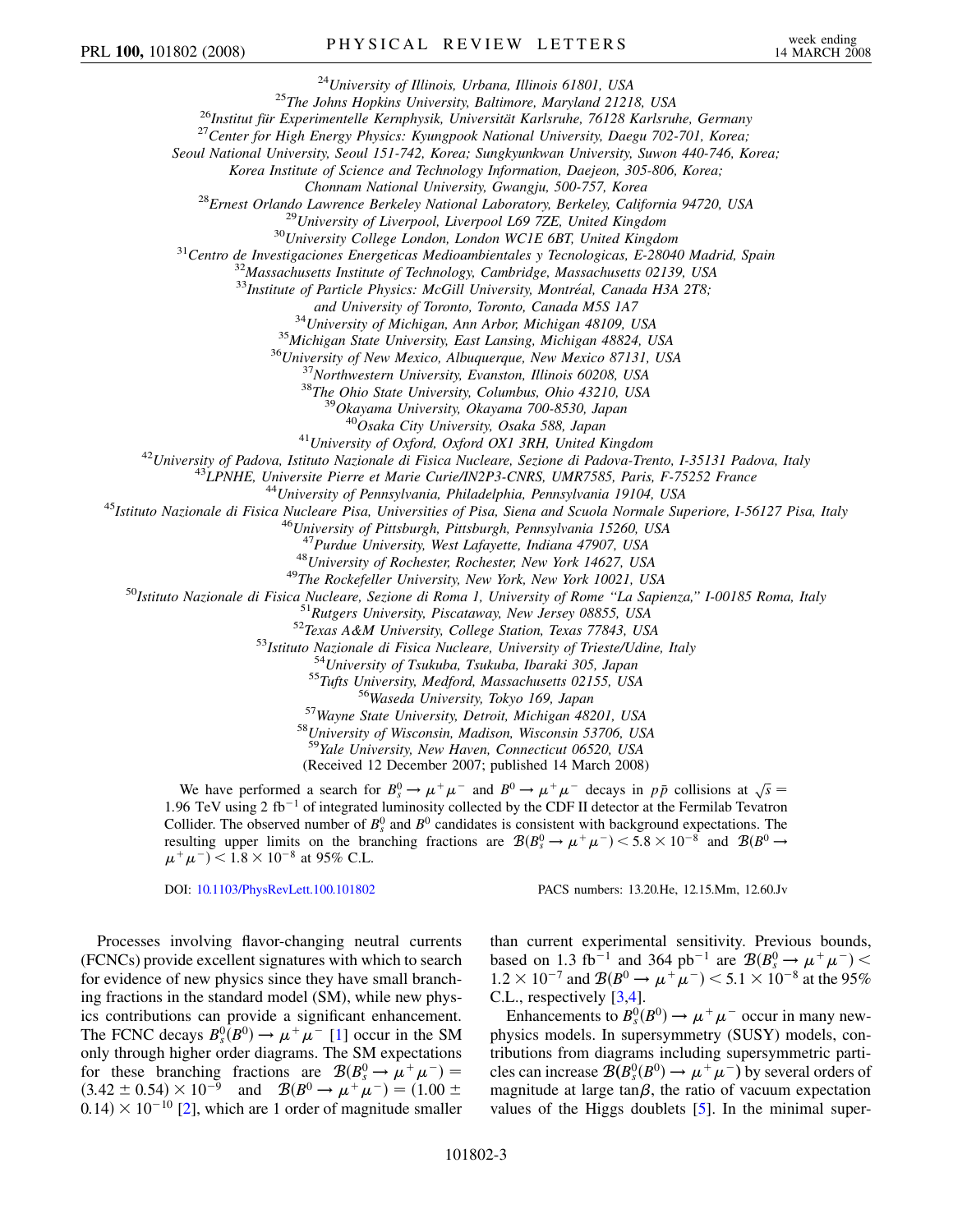symmetric standard model (MSSM), the enhancement is proportional to  $tan^6\beta$ . Global analyses including all existing experimental constraints suggest that the large  $tan \beta$ region is of interest [\[6](#page-8-23)–[8\]](#page-8-24). In contrast, SUSY *R*-parity violating models [[6\]](#page-8-23) and nonminimal flavor violating mod-els [[9](#page-8-25)] can both enhance  $B_s^0 \rightarrow \mu^+ \mu^-$  and  $B^0 \rightarrow \mu^+ \mu^$ separately even at low  $tan \beta$ . In the absence of an observation, limits on  $\mathcal{B}(B_s^0 \to \mu^+ \mu^-)$  are complementary to those provided by other experimental measurements, and together would significantly constrain the allowed supersymmetric parameter space. For example, if the lightest neutralino in SUSY models is a cold dark matter (CDM) particle,  $\mathcal{B}(B_s^0 \to \mu^+ \mu^-)$  and constraints on the amount of CDM in the universe from cosmic microwave anisotropy measurements can be exploited in this way  $[6-8]$  $[6-8]$  $[6-8]$ . Then, for instance, in minimal supergravity (mSUGRA) models limits on  $\mathcal{B}(B_s^0 \to \mu^+ \mu^-)$  will correspond to bounds on superpartner particle masses that are beyond the sensitivity of the corresponding direct searches for those particles in colliding-beam experiments [\[6\]](#page-8-23). In general, the search for these rare decays is central to exploring a large class of new-physics models.

This measurement uses  $2$  fb<sup>-1</sup> of integrated luminosity collected by the upgraded Collider Detector at Fermilab (CDF II) and supersedes our previous measurement using  $364$  $364$  pb<sup>-1</sup> [4]. The sensitivity of the analysis is improved significantly by increasing the integrated luminosity of the event sample, using an enhanced muon selection, employing a neural network (NN) discriminant to separate signal from background, and performing the search in a two dimensional grid in dimuon mass and NN space.

A detailed description of the CDF II detector can be found in Ref. [\[10](#page-8-26)]. Charged particle tracking is provided by a silicon microstrip detector surrounded by an open-cell wire drift chamber immersed in a 1.4 T solenoidal magnetic field. This system provides precise vertex determination and momentum measurements for charged particles in a pseudorapidity range  $|\eta|$  < 1.0, where  $\eta = -\ln(\tan^{\theta} \frac{1}{2})$ and  $\theta$  is the angle of the track measured with respect to the proton beam direction. Additionally, the drift chamber measures the ionization per unit path length,  $dE/dx$ , for particle identification. Surrounding the tracking detectors are electromagnetic and hadronic sampling calorimeters arranged in a projective geometry. Drift chambers referred to as CMU and CMX are located behind the calorimeters to detect muons within  $|\eta|$  < 0.6 and 0.6 <  $|\eta|$  < 1*:*0, respectively.

Events are recorded for subsequent analysis if they have either of two topologies that satisfy the requirements of the online trigger system: CMU-CMU, which includes events where both muon candidates are triggered using the central muon detectors, and CMU-CMX, which includes events where one of the muons is triggered in the central muon detector and one in the higher pseudorapidity region. The details of the trigger system and selection requirements can be found in Refs.  $[10,11]$  $[10,11]$  $[10,11]$  $[10,11]$  $[10,11]$ .

In the offline analysis, the trigger selection is refined by applying a series of ''baseline'' requirements. We select two oppositely charged muon candidates within a dimuon invariant mass window of  $4.669 < m_{\mu\mu} < 5.969 \text{ GeV}/c^2$ around the  $B_s^0$  and  $B^0$  masses. Backgrounds from hadrons misidentified as muons are suppressed by selecting muon candidates using a likelihood function. This function tests the consistency of electromagnetic and hadronic energy with that expected for a minimum ionizing particle and the differences between extrapolated track trajectories and muon system hits [[12](#page-8-28)]. In addition, backgrounds from kaons that penetrate through the calorimeter to the muon system or decay in flight outside the drift chamber are further suppressed by a loose selection based on  $dE/dx$ [\[13\]](#page-8-29). The inputs to the muon likelihood and the  $dE/dx$ performance are calibrated using samples of  $J/\psi \rightarrow$  $\mu^+ \mu^-$ ,  $D^0 \rightarrow K^- \pi^+$  and  $\Lambda \rightarrow p \pi^-$  decays. To reduce combinatorial backgrounds the muon candidates are required to have transverse momentum relative to the beam direction  $p_T > 2.0(2.2)$  GeV/c for CMU (CMX), and  $|\vec{p}_T^{\mu\mu}| > 4$  GeV/c, where  $\vec{p}_T^{\mu\mu}$  is the transverse component of the sum of the muon momentum vectors. The remaining pairs of muon tracks are fit under the constraint that they come from the same three-dimensional (3D) space point. To achieve further separation of signal from background, we employ additional discriminating variables. As in our previous analysis [[4\]](#page-8-21) these include the measured proper decay time,  $\lambda$ ; the proper decay time divided by the estimated uncertainty,  $\lambda/\sigma_{\lambda}$ ; the 3D opening angle between vectors  $\vec{p}^{\mu\mu}$  and the displacement vector between the primary vertex and the dimuon vertex,  $\Delta\Theta$ ; and the *B*-candidate track isolation, *I* [\[14\]](#page-8-30). We require that  $\lambda/\sigma_{\lambda} > 2$ ,  $\Delta \Theta < 0.7$  rad, and  $I > 0.50$ . There are 30 666 dimuon candidates that fulfill the above trigger and baseline reconstruction requirements. The baseline selection reduces combinatorial backgrounds by a factor of 300 while keeping approximately 50% of the signal events that are within the acceptance (geometric and kinematic requirements) of the trigger. Relative to the previous analysis, the application of the muon likelihood and  $dE/dx$ selection is approximately 97% efficient for the signal and reduces combinatorial backgrounds by 35% and constrains backgrounds from two-body hadronic *B* decays to a level that has negligible impact on the analysis. A sample of  $B^+ \rightarrow J/\psi K^+$  events is collected to serve as a normalization mode using the same baseline requirements, but including a requirement of  $p<sub>T</sub> > 1$  GeV/c for the kaon candidate and constructing the  $B^+ \to J/\psi K^+ \to \mu^+ \mu^$ vertex using only the muon candidate tracks.

For the final event selection we use the following discriminating variables:  $m_{\mu\mu}$ ,  $\lambda$ ,  $\lambda/\sigma_{\lambda}$ ,  $\Delta\Theta$ , *I*,  $|\vec{p}_T^{\mu\mu}|$ , and the  $p_T$  of the lower momentum muon candidate. To enhance signal and background separation we construct a NN discriminant,  $\nu_N$ , based on all the discriminating variables except  $m_{\mu\mu}$ , which is used to define signal and sideband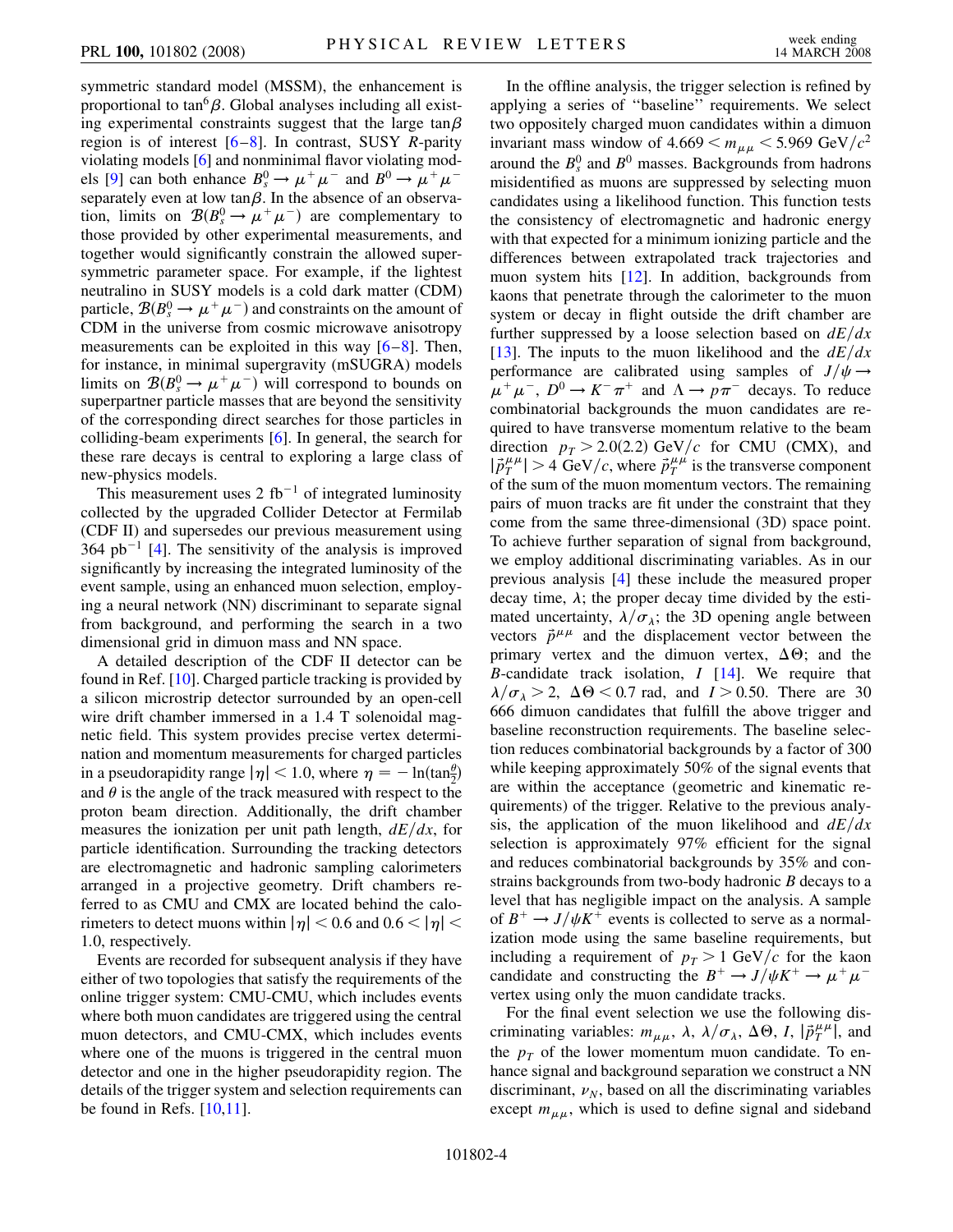background regions. The NN is trained using background events sampled from the sideband regions and signal events generated with a simulation described below. The  $\nu_N$  distributions of  $B_s^0$  signal and sideband background events are shown in Fig. [1.](#page-6-0) Only part of the total number of background and simulated signal events are used in order to have unbiased samples to test the background discrimination and signal efficiency.

For the final selection, we define search regions of  $5.310 < m_{\mu\mu} < 5.430 \text{ GeV}/c^2$  for the  $B_s^0$  and  $5.219 <$  $m_{\mu\mu}$  < 5.339 GeV/ $c^2$  for the *B*<sup>0</sup> around the mass values  $m_{B_s^0} = 5.370 \text{ GeV}/c^2$  and  $m_{B^0} = 5.279 \text{ GeV}/c^2$  [\[15\]](#page-8-31), respectively. These regions correspond to approximately  $\pm 2.5$  times  $\sigma_m$ , the estimated two-track invariant mass resolution, where  $\sigma_m \approx 24 \text{ MeV}/c^2$ . The sideband regions 4.669  $<$   $m_{\mu\mu}$   $<$  5.169 GeV/ $c^2$  and 5.469  $<$   $m_{\mu\mu}$   $<$ 5.969 GeV $/c^2$  are used to estimate the combinatorial backgrounds in the signal regions. Backgrounds from the two-body hadronic  $B_s^0$  and  $B^0$  decays,  $B \to h^+h^-$ , where  $h^{\pm}$  are  $\pi^{\pm}$  or  $K^{\pm}$ , which peak in the  $B_s^0$  and  $B^0$  invariant mass signal region and do not occur in the sidebands, are estimated separately. The content of signal regions were not unveiled until all selection criteria were finalized. The final selection criteria were determined from an *a priori* optimization, which maximizes sensitivity of the expected limit. The kinematics of  $B_s^0 \to \mu^+ \mu^-$  and  $B^0 \to \mu^+ \mu^$ decays are similar enough that the efficiencies are the same within statistical uncertainties and the same efficiencies and optimizations are used.

For measuring efficiencies, estimating backgrounds, and optimizing the analysis, samples of  $B_s^0(B^0) \to \mu^+ \mu^-$ ,  $B^+ \rightarrow J/\psi K^+$ , and  $B \rightarrow h^+ h^-$  are generated with the PYTHIA simulation program [\[16\]](#page-8-32) and a CDF II detector simulation. The *B*-hadron  $p<sub>T</sub>$  spectrum and the *I* distribution of the *B* hadrons are weighted to match distributions measured in samples of  $B^+ \to J/\psi K^+$  and  $B_s^0 \to J/\psi \phi$ events [[10](#page-8-26),[12](#page-8-28)].

We use a relative normalization to determine the  $B_s^0 \rightarrow$  $\mu^+ \mu^-$  branching fraction:

<span id="page-6-1"></span>

<span id="page-6-0"></span>

FIG. 1 (color online). Distributions of  $\nu_N$  for simulated  $B_s^0 \rightarrow$  $\mu^+ \mu^-$  signal and observed sideband events.

where  $N_s$  is the number of  $B_s^0 \to \mu^+ \mu^-$  candidate events. We observe  $N_{+} = 11387 \pm 164 \cdot B^{+} \rightarrow J/\psi K^{+}$  candidates. This number has been corrected for background using sideband subtraction; the contribution of  $B^+ \rightarrow$  $J/\psi \pi^+$  events is negligible. We use  $B(B^+) = B(B^+ \rightarrow$  $J/\psi K^+ \rightarrow \mu^+ \mu^- K^+$ ) = (5.94 ± 0.21) × 10<sup>-5</sup> [\[15](#page-8-31)] and the ratio of *B*-hadron production fractions  $f_u/f_s = 3.86 \pm$ 0.59 [[15](#page-8-31)]. The parameter  $\alpha_s(\alpha_+)$  is the acceptance of the trigger and  $\epsilon_s$  ( $\epsilon_+$ ) is the efficiency of the reconstruction requirements for the signal (normalization) mode. The reconstruction efficiency includes trigger, track, muon, and baseline selection efficiencies. The NN efficiency,  $\epsilon_N$ , only applies to the signal mode. The expression for  $\mathcal{B}(B^0 \to \mu^+ \mu^-)$  is derived by replacing  $B_s^0$  with  $B^0$  and the fragmentation ratio with  $f_u/f_d = 1$ .

The ratios of acceptances  $\alpha_{+}/\alpha_{s}$  are 0.297  $\pm$  0.020 and  $0.191 \pm 0.013$  for the CMU-CMU and CMU-CMX trigger channels, respectively. These ratios are measured using simulated events, and the uncertainties include contributions from systematic variations of the modeling of the *B*-hadron  $p<sub>T</sub>$  distributions, the longitudinal beam profile, and from the statistics of the simulated event samples. The ratio of reconstruction efficiencies is  $\epsilon_+/\epsilon_s = 0.89 \pm$ 0*:*04. Muon reconstruction efficiencies are estimated as a function of muon  $p_T$  using observed event samples of inclusive  $J/\psi \rightarrow \mu^+ \mu^-$  decays. Systematic uncertainties in the efficiency ratio,  $\epsilon_+/\epsilon_s$ , largely cancel with the exception of the kaon efficiency from the  $B<sup>+</sup>$  decay. The uncertainty is dominated by kinematic differences between inclusive  $J/\psi \rightarrow \mu^+ \mu^-$  and  $B_s^0(B^0) \rightarrow \mu^+ \mu^-$  decays. The efficiency,  $\epsilon_N$ , is estimated from the simulation. We assign a relative systematic uncertainty on  $\epsilon_N$  of 6% based on comparisons of NN performance in simulated and observed  $B^+ \rightarrow J/\psi K^+$  event samples and the statistical uncertainty on studies of the  $B_s^0$   $p_T$  and *I* distributions from observed  $B_s^0 \rightarrow J/\psi \phi$  event samples. The NN provides approximately 25% better background rejection for the same signal efficiency compared to the previous analysis [\[4\]](#page-8-21).

The expected background is obtained by summing contributions from the combinatorial continuum and from  $B \rightarrow h^+h^-$  decays. The contribution from other heavyflavor decays is negligible. We estimate the combinatorial background by linearly extrapolating from the sideband region to the signal region. The  $B \to h^+h^-$  contributions are about a factor of 10 smaller than the combinatorial background and are estimated using efficiencies taken from the simulation, probabilities of misidentifying hadrons as muons measured in a  $D^0 \rightarrow \pi K$  data sample, and normalizations derived from branching fractions from Refs. [[13](#page-8-29),[15](#page-8-31)]. The two-body invariant mass distribution of the simulated  $B \to h^+h^-$  candidates is calculated from the momentum of the hadrons assuming the muon mass hypothesis. The background estimates are crosschecked using three independent control samples:  $\mu^{\pm} \mu^{\pm}$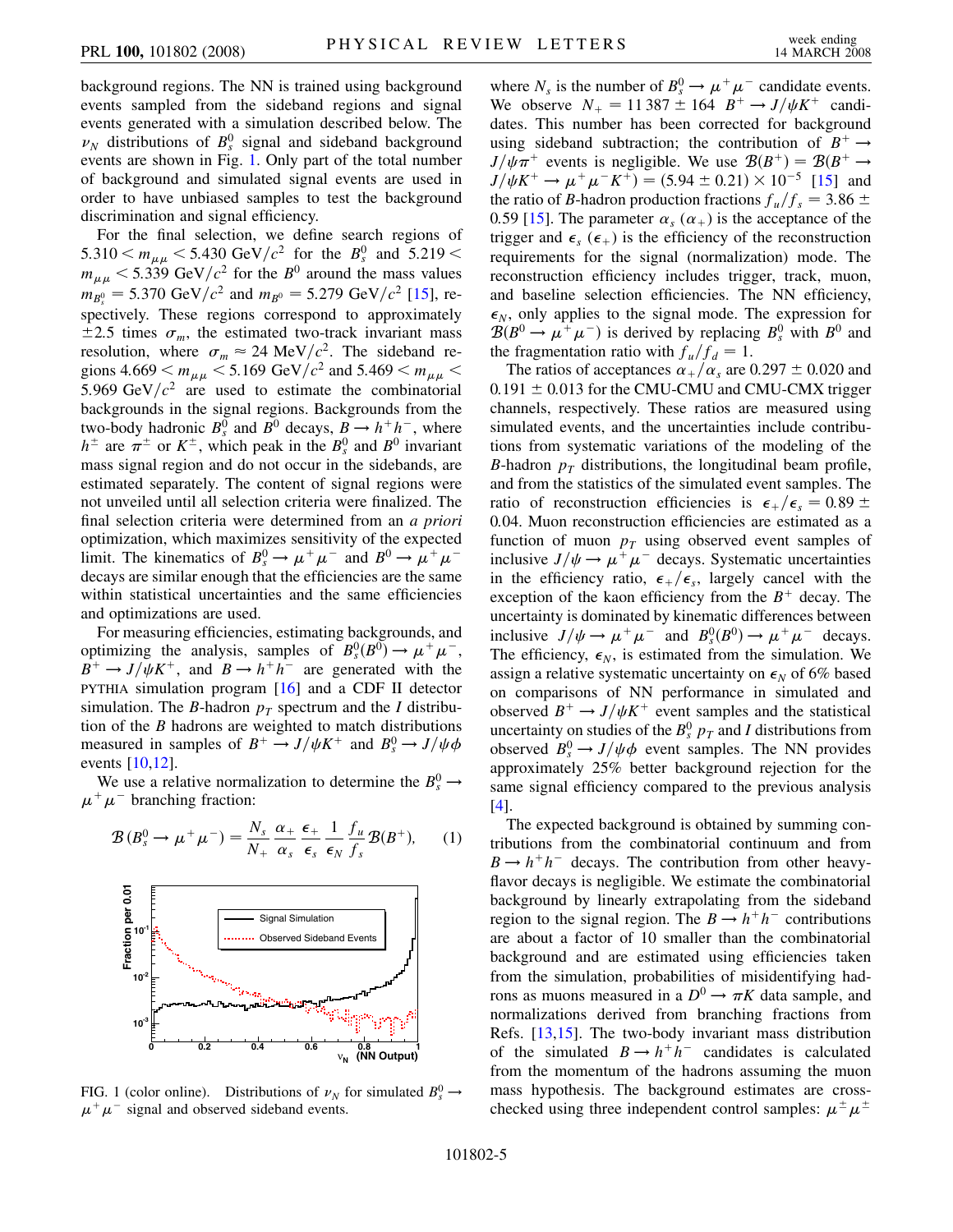<span id="page-7-0"></span>

| TABLE I. The total number of expected (Exp.) and observed (Obs.) background events for the               |  |
|----------------------------------------------------------------------------------------------------------|--|
| $B_s^0$ (upper) and $B^0$ (lower) signal windows. $\nu_N$ bins: A (0.80–0.95), B (0.95–0.995), C (0.995– |  |
| 1.0) and five equal sized mass bins, $(I-V)$ , as described in the text.                                 |  |

| $B_s^0$         | Mass bins                     |                |                |                             |                |  |
|-----------------|-------------------------------|----------------|----------------|-----------------------------|----------------|--|
| $\nu_N$         |                               | П              | Ш              | IV                          | V              |  |
| A Exp.          | $10.3 \pm 0.5$                | $10.1 \pm 0.4$ | $9.9 \pm 0.4$  | $9.7 \pm 0.4$               | $9.5 \pm 0.4$  |  |
| Obs.            | 11                            | 9              | 10             | 9                           | 5              |  |
| B Exp.          | $3.7 \pm 0.3$                 | $3.7 \pm 0.3$  | $3.6 \pm 0.3$  | $3.5 \pm 0.3$               | $3.5 \pm 0.3$  |  |
| Obs.            |                               |                | 6              |                             |                |  |
| C Exp.          | $0.7 \pm 0.1$                 | $0.7 \pm 0.1$  | $0.7 \pm 0.1$  | $0.7 \pm 0.1$               | $0.7 \pm 0.1$  |  |
| Obs.<br>$B^0\,$ | $\Omega$                      |                |                |                             |                |  |
| A Exp.          | $11.0 \pm 0.6$                | $10.8 \pm 0.5$ | $10.7 \pm 0.5$ | $10.5 \pm 0.5$              | $10.3 \pm 0.5$ |  |
| Obs.            | 15                            | 13             |                | 14                          | 9              |  |
| B Exp.          | $4.0 \pm 0.3$                 | $3.9 \pm 0.3$  | $3.9 \pm 0.3$  | $3.8 \pm 0.3$               | $3.7 \pm 0.3$  |  |
| Obs.            |                               |                |                | $\mathcal{D}_{\mathcal{A}}$ |                |  |
| C Exp.          | $0.8 \pm 0.1$                 | $0.8 \pm 0.1$  | $0.8 \pm 0.1$  | $0.8 \pm 0.1$               | $0.8 \pm 0.1$  |  |
| Obs.            | $\mathfrak{D}_{\mathfrak{p}}$ | 3              |                |                             |                |  |

events,  $\mu^+ \mu^-$  events with  $\lambda < 0$ , and a misidentified muon-enhanced  $\mu^+ \mu^-$  sample in which we require one muon candidate to fail the muon quality requirements. We compare the predicted and observed number of events in these samples for a wide range of  $\nu<sub>N</sub>$  requirements and observe no significant discrepancies.

Using an *a priori* optimization procedure, we found that subdividing the signal region into several  $\nu<sub>N</sub>$  and mass bins to exploit the shape of the mass distribution and the higher signal to background ratios for the higher  $\nu<sub>N</sub>$  values improves the sensitivity by 15% relative to using a single bin. The signal region is divided into five equal mass bins of 24 MeV/ $c^2$  and three  $\nu_N$  bins delineated at 0.8, 0.95, 0.995, and 1.0. The backgrounds, efficiencies, and limits are calculated in each bin separately. Summing over the mass bins in each slice of  $\nu_N$ , the corresponding  $\epsilon_N$ 's are estimated to be 12%, 23%, and 44% and the expected SM yields of  $B_s^0 \rightarrow \mu^+ \mu^-$  events are  $0.08 \pm 0.03$ ,  $0.15 \pm 0.03$ 0.05, and  $0.30 \pm 0.10$ , respectively. The expected yield of  $B^0 \rightarrow \mu^+ \mu^-$  events is 10 times smaller. Using these optimized selection criteria, we compute an expected limit of  $\mathcal{B}(B_s^0 \to \mu^+ \mu^-)$  < 4.9 × 10<sup>-8</sup> at 95% C.L. The expected limit is a factor of 5 better than the expected limit of the previous analysis [[4](#page-8-21)]. The limits are estimated from Eq. [\(1](#page-6-1)) using the confidence level method of Ref. [[15\]](#page-8-31) to extract the 95% C.L. upper bound on  $N_s$ ; the limit incorporates Gaussian uncertainties on the signal acceptance and efficiency as well as the background estimates. The number of observed events is compared with the total predicted background in Table [I](#page-7-0) for each bin of mass and  $\nu_N$ . The uncertainty on the background estimate is dominated by the statistical uncertainty of the sideband sample. The  $\mu^+ \mu^-$  invariant mass distributions for the three different  $\nu<sub>N</sub>$  ranges are shown in Fig. [2.](#page-7-1) The observed event rates are consistent with SM background expectations. We extract 95% (90%) C.L. limits of  $\mathcal{B}(B_s^0 \to \mu^+ \mu^-)$  < 5.8  $\times$  $10^{-8}(4.7 \times 10^{-8})$  and  $\mathcal{B}(B^0 \to \mu^+ \mu^-) < 1.8 \times$  $10^{-8}(1.5 \times 10^{-8}).$ 

In mSUGRA, branching ratios as low as  $\mathcal{B}(B_s^0 \rightarrow$  $\mu^+ \mu^-$ ) = 5.8 × 10<sup>-8</sup> occur for common gaugino mass parameter,  $m_{1/2}$ , below 380 GeV/ $c^2$  at tan $\beta = 50$  in a CDM-allowed coannihilation region [\[17\]](#page-8-33). In this scenario we exclude gluino masses below 925  $GeV/c^2$ .

This Letter reports a search for the rare FCNC decays  $B_s^0 \rightarrow \mu^+ \mu^-$  and  $B^0 \rightarrow \mu^+ \mu^-$  with 2 fb<sup>-1</sup> integrated  $B_s^* \to \mu^+ \mu^-$  and  $B^* \to \mu^+ \mu^-$  with 2 10 the expression numinosity collected in  $p\bar{p}$  collisions at  $\sqrt{s} = 1.96$  TeV using the CDF II detector and employing improved analysis techniques. We observe no evidence for new physics

<span id="page-7-1"></span>

FIG. 2 (color online). The  $\mu^+\mu^-$  invariant mass distribution for events satisfying all selection criteria for the final three ranges of  $\nu_N$ .